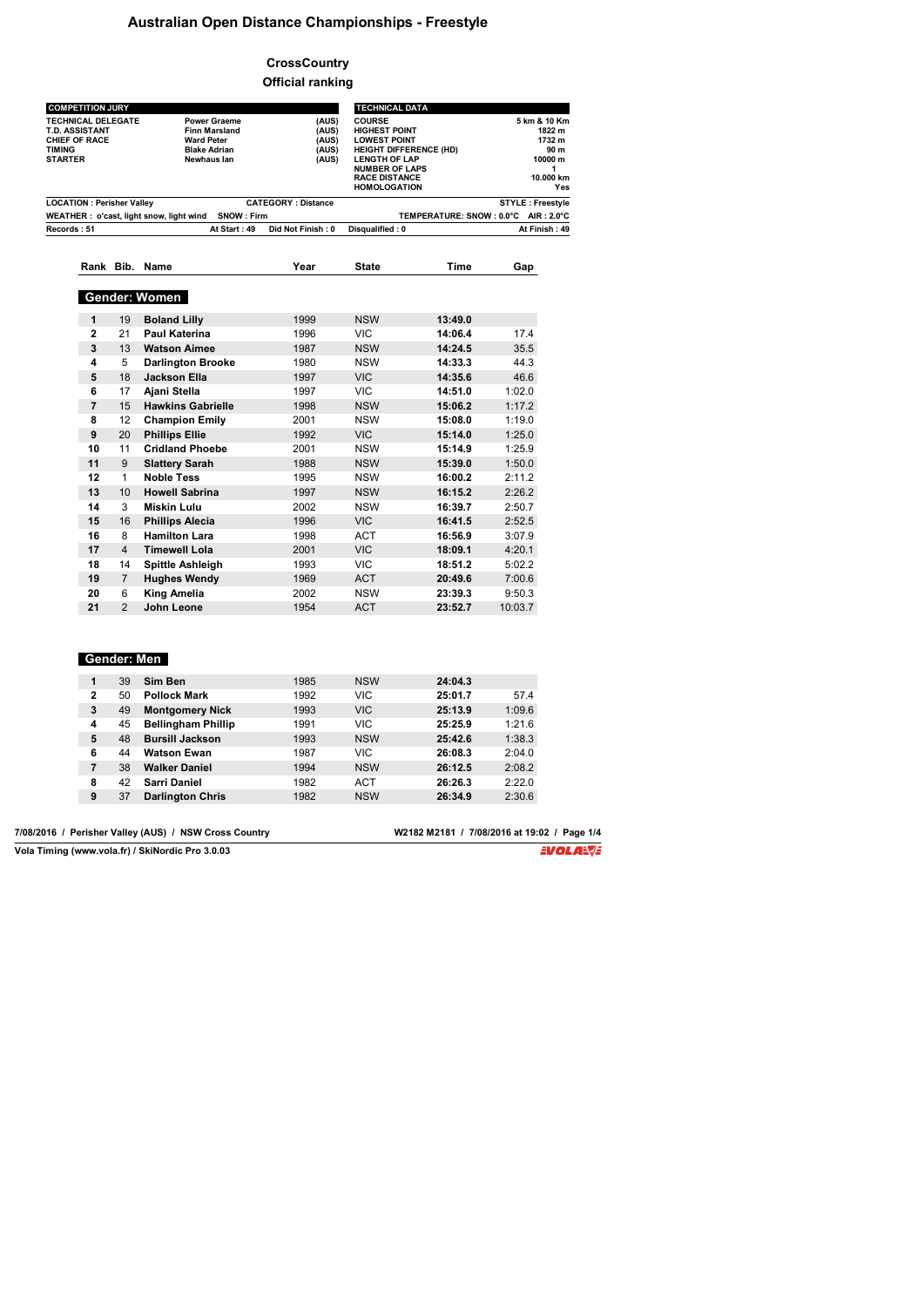**CrossCountry Official ranking**

| <b>Official ranking</b> |  |
|-------------------------|--|
|                         |  |

| Rank Bib. |    | Name                         | Year | <b>State</b> | Time    | Gap     |
|-----------|----|------------------------------|------|--------------|---------|---------|
| 10        | 46 | <b>Cook Chris</b>            | 1989 | <b>VIC</b>   | 27:21.3 | 3:17.0  |
| 11        | 43 | <b>Wright Abe</b>            | 1996 | VIC.         | 28:22.2 | 4:17.9  |
| 12        | 36 | <b>Forrer Jarrah</b>         | 2000 | <b>VIC</b>   | 28:42.8 | 4:38.5  |
| 13        | 34 | <b>Walker-Broose Bentley</b> | 2001 | <b>NSW</b>   | 28:50.7 | 4:46.4  |
| 14        | 31 | <b>Gordon Archie</b>         | 1999 | <b>NSW</b>   | 29:53.5 | 5:49.2  |
| 15        | 40 | <b>Cooper Dominic</b>        | 1997 | <b>NSW</b>   | 29:59.2 | 5:54.9  |
| 16        | 35 | <b>Blackwell Nicholas</b>    | 1999 | VIC.         | 29:59.5 | 5:55.2  |
| 17        | 33 | <b>Wright Matthew</b>        | 2000 | <b>NSW</b>   | 30:38.8 | 6:34.5  |
| 18        | 25 | <b>Neuhaus Will</b>          | 1999 | <b>NSW</b>   | 31:45.1 | 7:40.8  |
| 19        | 23 | <b>Greville Tim</b>          | 1970 | <b>NSW</b>   | 31:51.7 | 7:47.4  |
| 20        | 60 | <b>McDougall Garry</b>       | 1960 | <b>NSW</b>   | 32:26.0 | 8:21.7  |
| 21        | 32 | <b>Burke Declan</b>          | 2001 | <b>NSW</b>   | 33:11.8 | 9:07.5  |
| 22        | 30 | <b>McCourt Warren</b>        | 1962 | <b>ACT</b>   | 35:23.3 | 11:19.0 |
| 23        | 22 | <b>Inglis Max</b>            | 2001 | <b>NSW</b>   | 36:32.0 | 12:27.7 |
| 24        | 29 | <b>Zaharias Zac</b>          | 1956 | <b>ACT</b>   | 37:07.7 | 13:03.4 |
| 25        | 24 | <b>Stenning Michael</b>      | 1955 | ACT          | 39:44.5 | 15:40.2 |
| 26        | 26 | Sim John                     | 1949 | <b>NSW</b>   | 42:32.7 | 18:28.4 |
| 27        | 27 | <b>Masters Michael</b>       | 1981 | <b>NSW</b>   | 43:27.5 | 19:23.2 |
| 28        | 28 | <b>Finnie James</b>          | 1951 | <b>NSW</b>   | 51:36.6 | 27:32.3 |

# **Gender: Men / Category: U20**

| 1            | 36 | Forrer Jarrah                | 2000 | <b>VIC</b> | 28:42.8 |        |
|--------------|----|------------------------------|------|------------|---------|--------|
| $\mathbf{2}$ | 34 | <b>Walker-Broose Bentley</b> | 2001 | <b>NSW</b> | 28:50.7 | 7.9    |
| 3            | 31 | <b>Gordon Archie</b>         | 1999 | <b>NSW</b> | 29:53.5 | 1:10.7 |
| 4            | 40 | <b>Cooper Dominic</b>        | 1997 | <b>NSW</b> | 29:59.2 | 1:16.4 |
| 5            | 35 | <b>Blackwell Nicholas</b>    | 1999 | <b>VIC</b> | 29:59.5 | 1:16.7 |
| 6            | 33 | <b>Wright Matthew</b>        | 2000 | <b>NSW</b> | 30:38.8 | 1:56.0 |
| 7            | 25 | <b>Neuhaus Will</b>          | 1999 | <b>NSW</b> | 31:45.1 | 3:02.3 |
| 8            | 32 | <b>Burke Declan</b>          | 2001 | <b>NSW</b> | 33:11.8 | 4:29.0 |
| 9            | 22 | <b>Inglis Max</b>            | 2001 | <b>NSW</b> | 36:32.0 | 7:49.2 |

## **Gender: Women / Category: U20**

| 1            | 19 | <b>Boland Lilly</b>      | 1999 | <b>NSW</b> | 13:49.0 |        |
|--------------|----|--------------------------|------|------------|---------|--------|
| $\mathbf{2}$ | 18 | Jackson Ella             | 1997 | <b>VIC</b> | 14:35.6 | 46.6   |
| 3            | 17 | Ajani Stella             | 1997 | <b>VIC</b> | 14:51.0 | 1:02.0 |
| 4            | 15 | <b>Hawkins Gabrielle</b> | 1998 | <b>NSW</b> | 15:06.2 | 1:17.2 |
| 5            | 12 | <b>Champion Emily</b>    | 2001 | <b>NSW</b> | 15:08.0 | 1:19.0 |
| 6            | 11 | <b>Cridland Phoebe</b>   | 2001 | <b>NSW</b> | 15:14.9 | 1:25.9 |
| 7            | 10 | <b>Howell Sabrina</b>    | 1997 | <b>NSW</b> | 16:15.2 | 2:26.2 |
| 8            | 3  | Miskin Lulu              | 2002 | <b>NSW</b> | 16:39.7 | 2:50.7 |
| 9            | 8  | <b>Hamilton Lara</b>     | 1998 | <b>ACT</b> | 16:56.9 | 3:07.9 |
| 10           | 4  | Timewell Lola            | 2001 | <b>VIC</b> | 18:09.1 | 4:20.1 |
| 11           | 6  | <b>King Amelia</b>       | 2002 | <b>NSW</b> | 23:39.3 | 9:50.3 |

7/08/2016 / Perisher Valley (AUS) / NSW Cross Country

**Vola Timing (www.vola.fr) / SkiNordic Pro 3.0.03**

**W2182 M2181 / 7/08/2016 at 19:02 / Page 2/4**<br>**EVOLA:\VE**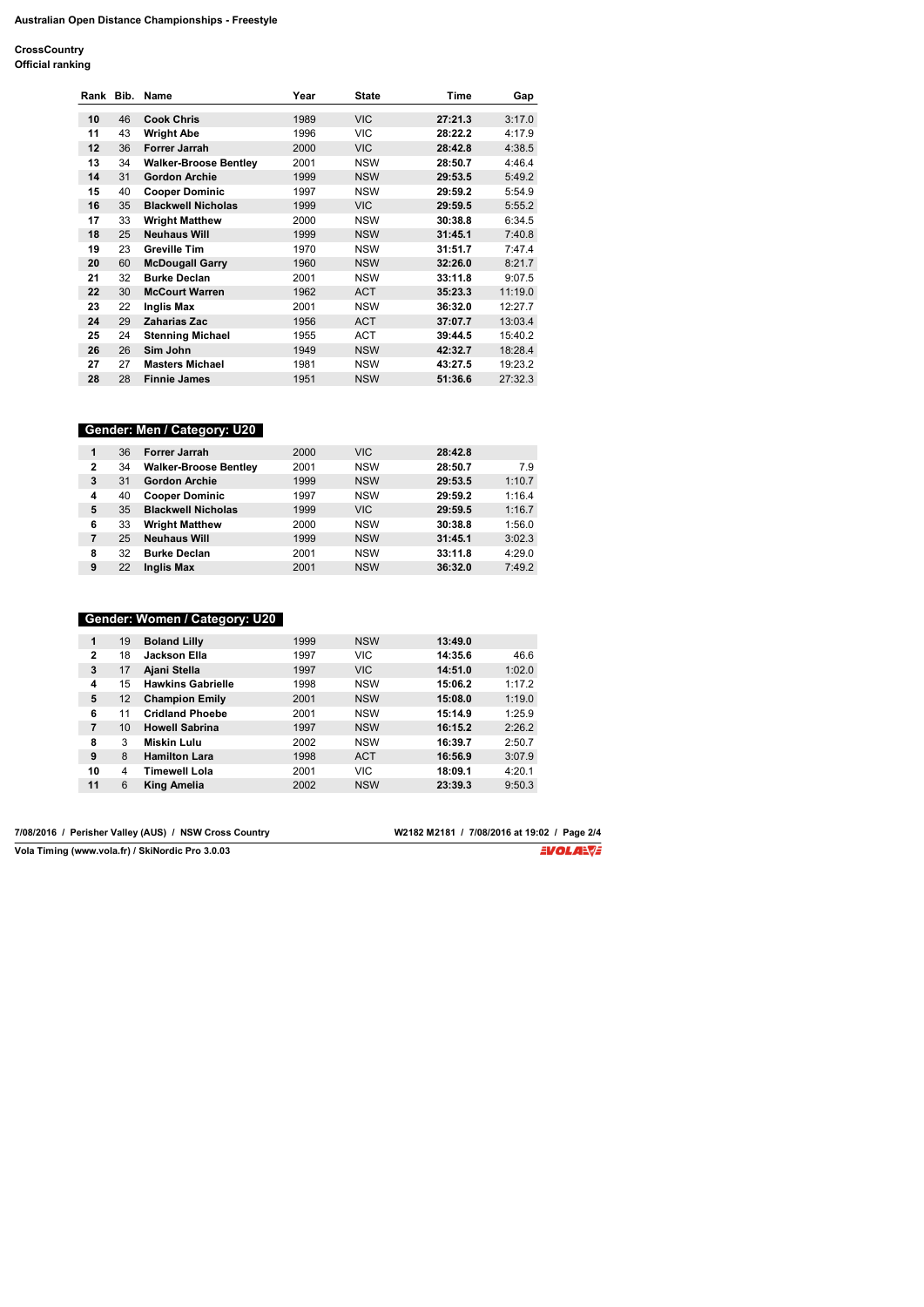**CrossCountry**

|  | Official ranking |  |
|--|------------------|--|

|              |    | Rank Bib. Name               | Year | <b>State</b> | Time    | Gap     |
|--------------|----|------------------------------|------|--------------|---------|---------|
|              |    | Gender: Men / Category: OPEN |      |              |         |         |
| 1            | 39 | Sim Ben                      | 1985 | <b>NSW</b>   | 24:04.3 |         |
| $\mathbf{2}$ | 50 | <b>Pollock Mark</b>          | 1992 | VIC.         | 25:01.7 | 57.4    |
| 3            | 49 | <b>Montgomery Nick</b>       | 1993 | <b>VIC</b>   | 25:13.9 | 1:09.6  |
| 4            | 45 | <b>Bellingham Phillip</b>    | 1991 | VIC.         | 25:25.9 | 1:21.6  |
| 5            | 48 | <b>Bursill Jackson</b>       | 1993 | <b>NSW</b>   | 25:42.6 | 1:38.3  |
| 6            | 44 | <b>Watson Ewan</b>           | 1987 | VIC.         | 26:08.3 | 2:04.0  |
| 7            | 38 | <b>Walker Daniel</b>         | 1994 | <b>NSW</b>   | 26:12.5 | 2:08.2  |
| 8            | 42 | <b>Sarri Daniel</b>          | 1982 | <b>ACT</b>   | 26:26.3 | 2:22.0  |
| 9            | 37 | <b>Darlington Chris</b>      | 1982 | <b>NSW</b>   | 26:34.9 | 2:30.6  |
| 10           | 46 | <b>Cook Chris</b>            | 1989 | VIC.         | 27:21.3 | 3:17.0  |
| 11           | 43 | <b>Wright Abe</b>            | 1996 | <b>VIC</b>   | 28:22.2 | 4:17.9  |
| 12           | 23 | <b>Greville Tim</b>          | 1970 | <b>NSW</b>   | 31:51.7 | 7:47.4  |
| 13           | 60 | <b>McDougall Garry</b>       | 1960 | <b>NSW</b>   | 32:26.0 | 8:21.7  |
| 14           | 30 | <b>McCourt Warren</b>        | 1962 | <b>ACT</b>   | 35:23.3 | 11:19.0 |
| 15           | 29 | <b>Zaharias Zac</b>          | 1956 | <b>ACT</b>   | 37:07.7 | 13:03.4 |
| 16           | 24 | <b>Stenning Michael</b>      | 1955 | <b>ACT</b>   | 39:44.5 | 15:40.2 |
| 17           | 26 | Sim John                     | 1949 | <b>NSW</b>   | 42:32.7 | 18:28.4 |
| 18           | 27 | <b>Masters Michael</b>       | 1981 | <b>NSW</b>   | 43:27.5 | 19:23.2 |
| 19           | 28 | <b>Finnie James</b>          | 1951 | <b>NSW</b>   | 51:36.6 | 27:32.3 |

|              |    | Gender: Women / Category: OPEN |      |            |         |        |
|--------------|----|--------------------------------|------|------------|---------|--------|
| 1            | 21 | <b>Paul Katerina</b>           | 1996 | <b>VIC</b> | 14:06.4 |        |
| $\mathbf{2}$ | 13 | <b>Watson Aimee</b>            | 1987 | <b>NSW</b> | 14:24.5 | 18.1   |
| 3            | 5  | <b>Darlington Brooke</b>       | 1980 | <b>NSW</b> | 14:33.3 | 26.9   |
| 4            | 20 | <b>Phillips Ellie</b>          | 1992 | <b>VIC</b> | 15:14.0 | 1:07.6 |
| 5            | 9  | <b>Slattery Sarah</b>          | 1988 | <b>NSW</b> | 15:39.0 | 1:32.6 |
| 6            |    | <b>Noble Tess</b>              | 1995 | <b>NSW</b> | 16:00.2 | 1:53.8 |
| 7            | 16 | <b>Phillips Alecia</b>         | 1996 | <b>VIC</b> | 16:41.5 | 2:35.1 |
| 8            | 14 | <b>Spittle Ashleigh</b>        | 1993 | <b>VIC</b> | 18:51.2 | 4:44.8 |
| 9            |    | <b>Hughes Wendy</b>            | 1969 | <b>ACT</b> | 20:49.6 | 6:43.2 |
| 10           | 2  | John Leone                     | 1954 | <b>ACT</b> | 23:52.7 | 9:46.3 |

# **Not classified**

**Did Not Start (2)**

|                | 41 | <b>Bull Matthew</b> | 1998 |  |
|----------------|----|---------------------|------|--|
|                | 47 | <b>Burton Liam</b>  | 1998 |  |
|                |    |                     |      |  |
| <b>RECAP</b>   |    |                     |      |  |
| Records:       |    |                     | 51   |  |
| Did Not Start: |    |                     | 2    |  |

| 7/08/2016 / Perisher Valley (AUS) / NSW Cross Country | W2182 M2181 / 7/08/2016 at 19:02 / Page 3/4 |
|-------------------------------------------------------|---------------------------------------------|
| Vola Timing (www.vola.fr) / SkiNordic Pro 3.0.03      | EVOLA <del>N</del> JE                       |